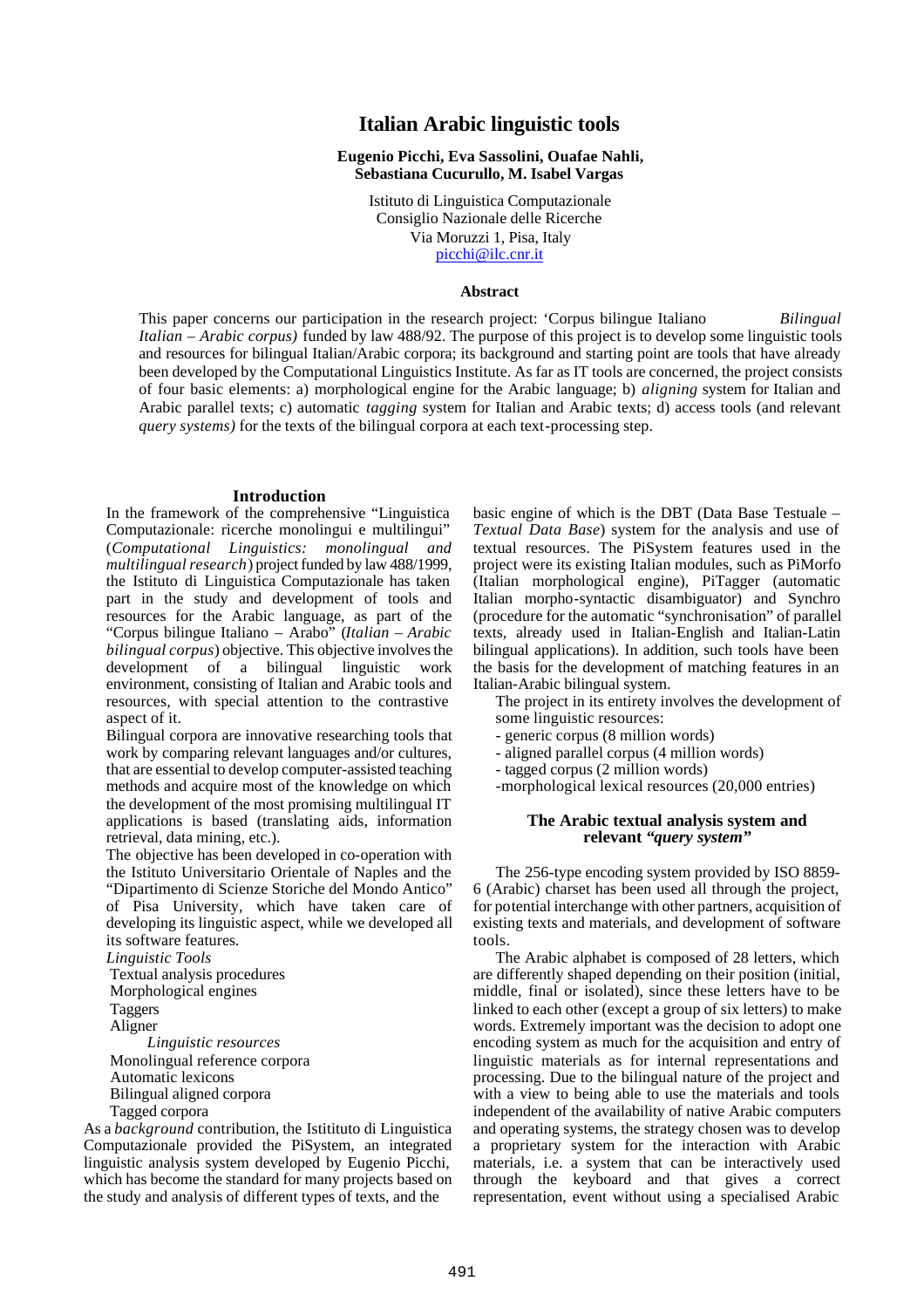computer or operating system (the development environment is *Windows*).

 The keys on the keyboard have been made to match the Arabic alphabet, by selecting it in a manner that matched a standard Arabic keyboard (Fig. 1). Each program was provided with a double function: the above-mentioned matching of the keyboard for normal typing, and the development of a virtual keyboard to be worked on with the mouse to compose a text, queries in particular.

 The DBT (Data Base Testuale - *Textual Data Base*) system was the basic tool used in the Arabic language project. Such system, however equipped to manage a whole series of non-Latin alphabets, required substantial changes in order to properly work on Arabic texts. It can display all or part of the text, search words, calculate frequencies, define research functions with several words associated in different ways using logic operators, and retrieve all the contexts that fulfil specific search conditions, generate orderly concords, define specific conditions for concord generation, search by regular phrases, etc.

|                  |              |                                                                    | $E = \int  E  = \int  T  = \int  T  = \int  T  = \int  T  = \int  T $ |                   |                   |                   | $ O=$ $\leq$ $ $ |
|------------------|--------------|--------------------------------------------------------------------|-----------------------------------------------------------------------|-------------------|-------------------|-------------------|------------------|
|                  |              |                                                                    | $ q = g $ $w = g E = a$ $r = 1$ $s = 1$ $s = 1$ $s = 1$ $s = 1$       |                   |                   |                   | $0 = 0$          |
|                  |              | $ A = 1 S = \bigcup_{i=1}^{n}  D = \bigcup_{i=1}^{n}  F = \square$ |                                                                       | $H = \mathcal{L}$ | $J = \varepsilon$ | $K = \mathcal{L}$ |                  |
|                  |              | $ a =  s =  b - b $ = $ f =  b - b $                               | $ g = \tau_k $ $ h = \mu_k $ $ j = 3$                                 |                   |                   |                   | $ 1=$ J          |
| $Z = \mathbf{k}$ |              | $ C = \triangle$ $ V = 1$                                          | $ B = 2 $                                                             |                   | $M = \sigma$      |                   |                  |
| $ z = z $        | $\mathbf{X}$ |                                                                    | $ C = \bigcup_{v \in V}  v = 1 $ $ b = \bigcup_{v \in V}$             | $\ln =$           | $m = e$           |                   |                  |

Figure 1: data-entry keyboard

 The Arabic-alphabet DBT version keeps the characteristics of such language (such as the text displayed from the right- to the left-side), has been instructed through special descriptive tables on how to read the input text encoding: both for a proper display on screen and in print, and for the determination of its proper alphabetic order. These resources have been designed to comply with ISO-8859-6 standard.

#### **Morphological engine**

 The morphological engine has been designed to perform a double function: on one side, to generate the inflexion and, from one Arabic entry, automatically generate all its forms (including the their morpho-syntactic classification), while, on the other side, to allow the morphological analysis, that goes back from one form to the entry (or entries)



Figure 2: working session using Arabic DBT query system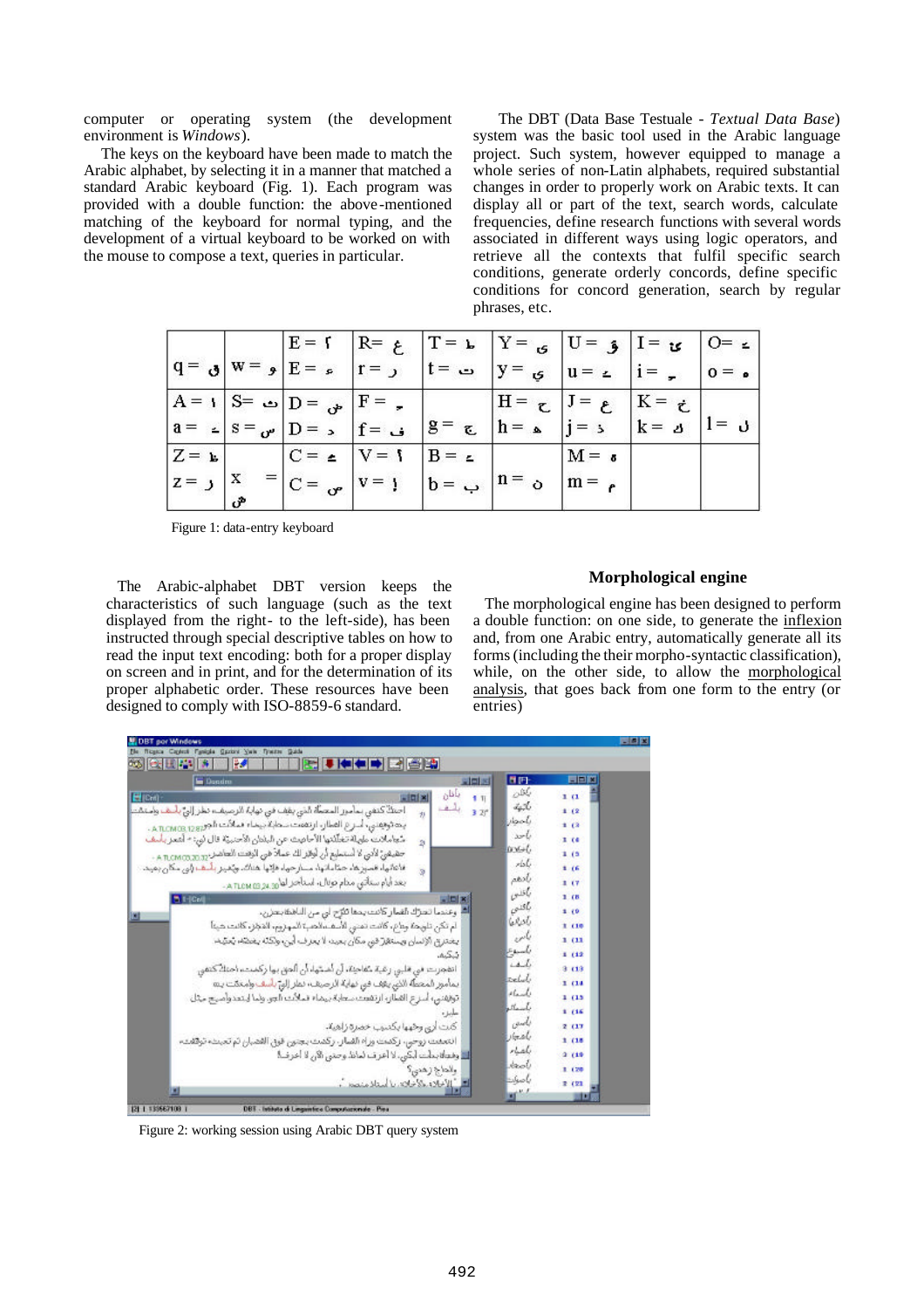to which such form belongs, as well as identify its potential, theoretically valid, morpho-syntactic classifications.

To develop such component, we had to:

- 1. Define the encoding system to be used for a representation of lexical data; definition of the composition, dimension and structure of the Lemmario (entries dictionary); definition of the encoding system, syntax and structure of the "morphological rules" file;
- 2. Identify groups of entries having the same morphological behaviour and draw up morphological rules based on defined encoding and syntax;
- 3. Develop a "Lemmario " file and enter suitable inflexion codes in there.
- 4. Develop software modules for the development and management of supporting files (lemmario and inflexion rules);
- 5. Develop software modules for generation and automatic analysis;

The grammatical structure is composed of the following:

- 1. Verbal entries<br>2. Non-verbal en
- Non-verbal entries:
	- Nouns (that in Arabic include adjectives as well),
	- Relation-words.

### **Verbal entries**

Verbal entries are identified by recognising:

- Form active / passive<br>• Tense completed (or
- completed (or perfect) / uncompleted (or imperfect)
- Mood indicative / energetic I, / energetic II / subjunctive / apocopated / imperative, imperative energetic I, imperative energetic II.
- Gender masculine / feminine / common (masculine/feminine)
- Number singular / dual / plural
- Person first person / second person / third person

Overview of the syntactic structure of verbal entries:

- Triliterals
- The first form
	- Regulars
	- irregulars : geminate verb / verba hèmzata / weak verbs / double irregular
- The derived forms
- Quadrilaterals
- The first form
	- The derived forms

|                                              | ڪ گاڏي                         |
|----------------------------------------------|--------------------------------|
|                                              | 205                            |
| Categoria grami dell'enime da inserire-      | 55                             |
| msenso il Lemma<br>nuovo                     | كايد                           |
|                                              | كبتر                           |
| Lemmario                                     | 25                             |
| nodifica                                     | كتاب                           |
| elinine                                      | 动物                             |
|                                              | كثفية                          |
| VTP<br>Categoria Grammaticale<br>R2          |                                |
| Gruppo<br>002<br><b>Dactice di Flessione</b> | lista di lemmi già nel Lemmano |
| كثت<br>Base                                  |                                |

Figure 3: program for the development of the lemmario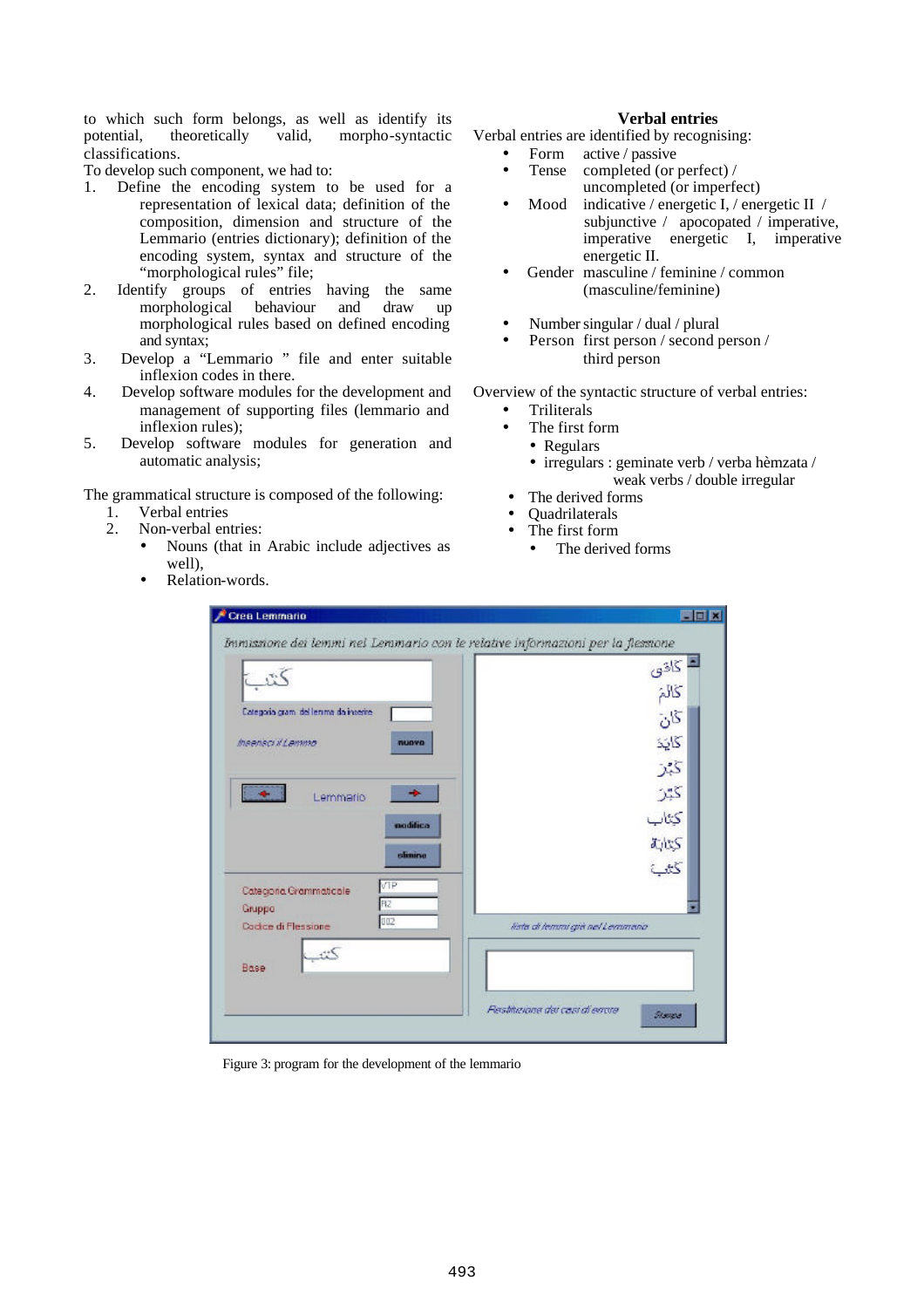# **Non-verbal entries**

Noun – substantive / noun – adjective / personal, demonstrative, relative, interrogative pronoun. Gender: Masculine Nouns / Feminine Nouns / masculine./feminine Nouns / Comparative Adj. Definition of Nouns : declinable / indeclinable Declension of Nouns : solar declension / lunar declension Type of plurals : sanus / fractus / sanus + fractus

### Description of main software modules

 The functions of the software features will be only briefly described here, since they need to be tested and checked before their final implementation.

 The structure and interactions of each component can however be summarised as follows:

Program for the development of the Lemmario. This program manages a mechanism for the listing of an entry word in the "Lemmario" file, inclusive of vowels and all the information required for its processing: grammatical category, inflexion code, etc. The Lemmario tool thus developed will be used by the following software components both during generation and analysis.

Components for the management of the user interface (listing of entry words and retrieval of results), as regards

both the generation and analysis portions. The components that manage the mechanisms of the morphological engine proper will be added to such interface.

## Generation module

The mechanism used for the entry of types is the same as that used in the software module that develops the Lemmario. The use of the keyboard is the same, and vowels have to be entered for the program to work properly; then, in a later version, the program will also accept entry words entered without vowels.

1. The first step manages the data entry and then checks if the entered word is already contained in the Lemmario, and informs the user thereof;

2. The next step, based on the rule of inflexion associated to the typed entry word, retrieves (if required) prefixes and suffixes from the suitable tables following the steps contained in the rule.

3. As the forms are formed, the bases are created for the inflexion of the different verbal tenses and inflected forms obtained, in case of hamzaed or weak entries.

4. Once the data have been obtained, the program compiles a list of forms that are subsequently processed through special procedures for on-screen display. In addition, the information associated to the entry in the Lemmario is also supplied.



Figure 4: generation program template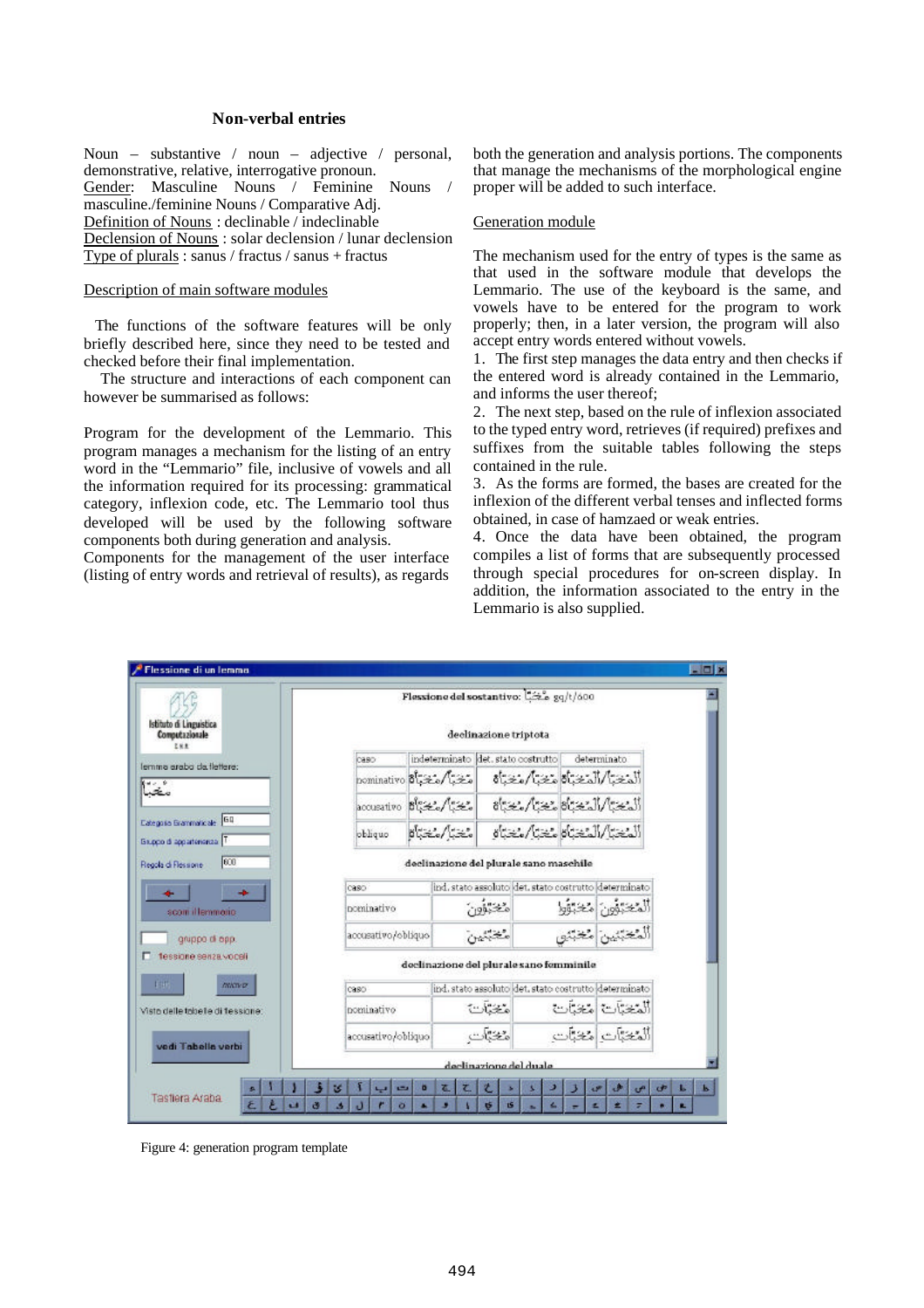### Analyser module

1. Any prefix and suffix has to be recognised in order to assume a potential base and search for its recognition within it, through the inflexion of the entry to which the base refers. The mechanism must consider that the form may be lacking in one, two or all the vowels of which it is phonetically composed and still provide for its recognition through recursive search procedures.

2. Search within the Lemmario of the entries associated to the assumed bases.

3. Check, through internal inflexion, that the form belongs to the specific assumption. Development of a list of entries to which the form may belong. The assumptions supplied are more when the key vowels are missing.

Examples of use of the form-generating program from one specific entry (figure 4) and of the text-analysis program (figure 5).

| Analizzatore di forme                     |                                            | FEX                                                           |
|-------------------------------------------|--------------------------------------------|---------------------------------------------------------------|
|                                           | Woodkick<br>dall'inizio del testo          |                                                               |
| Istituto di Linguistica<br>Computazionale | dall'istima chiuswa<br>300.00              | Accelia collection                                            |
| txe                                       | testo avalio da analizzare.<br>ponstateurz | l o                                                           |
|                                           | الضيق زنزانة مستطيلة طولها                 | RP-RPP-3PSF                                                   |
|                                           |                                            | طول                                                           |
|                                           | أربع خطوات ضيقة عزضها لا يسمح              | $vd$ 2 100                                                    |
|                                           | بفزد ذراعيه عندما يشرع فبي أداء            | compiuto 3P singolare maschile                                |
|                                           | بعض التمارين، أرضيّتها حجريّة سقفها        | imperativo 2P singolare maschile                              |
|                                           |                                            | compiuto pass. 3P singolare maschila                          |
|                                           | مرتفع قئر أربعة طوابق في مبني              | is.                                                           |
|                                           | حديث، تتوسّطه فتحة بالريّة التهوية         | RP-RPP-3PSF                                                   |
|                                           | متفطّأة بالصفيح. في الليل يخطو             | طول                                                           |
|                                           | حنود الجزاسة. تتزدّد الْخطور مكتومة        | sym $t303$                                                    |
|                                           | حتى تمازفوق الصفيح. عندلذيتزقد             | triptota/indeterminate/state<br>assoluto/nominativo/singolare |
|                                           | الصدى المعددي فو السنوات العشر             | triptota/determinato/stato<br>costrutto/nominativo/singolare  |
|                                           | الأولىي أزعجه كثيرا ما أيقظه من            | triptota/determinato/stato<br>costrutto/accusativo/singolare  |
|                                           | تومه مزات. لكثه في بناية السنة             | triptota/indeterminato/stato<br>assoluto/oblique/singolare    |
|                                           | الحادية عمر. إعتاده كما إعتاد              | triptota/determinato/stato<br>costrutto/obliquo/singolare     |
|                                           | كُلّ شيء منذرمن. فوق الباب مصباح           |                                                               |
|                                           | $\lambda$ ville - Aller - Velle Banch      |                                                               |

Figure 5: analysing module template

# **Arabic text tagger**

For the development of the Arabic component, the approach was by matching the *PiTagger* component of the PiSystem system, that in the disambiguation phase uses a statistic approach to select the reference entry and the correct grammatical category of each text word from all those proposed for the morphological component.

A number of integrated components are assembled to build up the entire classing procedure:

• *PiMorfo*: the Arabic morphological engine that, making use of its Arabic lexical system, analyses each text word, relating it to all its potential entries and supplying the relevant grammatical classifications for both the entry and its form.

• *TaggTree*, which is used to process the texts of the *Training Corpus*, to statistically summarise its linguistic behaviour and store the analytical data obtained in the reference database.

• *PiTagger*, a module in charge of processing the text, already morphologically analysed by the analyser, and of automatically disambiguating all those cases in which several alternate solutions have been proposed; such module works on the reference databank.

• *TaggHand*, a module that interactively checks the results of the automatic PiTagger operation and corrects its errors, if any.

The procedure flowchart consists therefore of the following steps:

1. Drawing up of a reference database from the available *Training Corpus*.

2. Morphological classification of each new text to be analysed, using the *PiMorfo* module to associate each word to all its potential lexical and grammatical alternate options.

3. Application of the *PiTagger* module, that automatically disambiguates any ambiguous cases;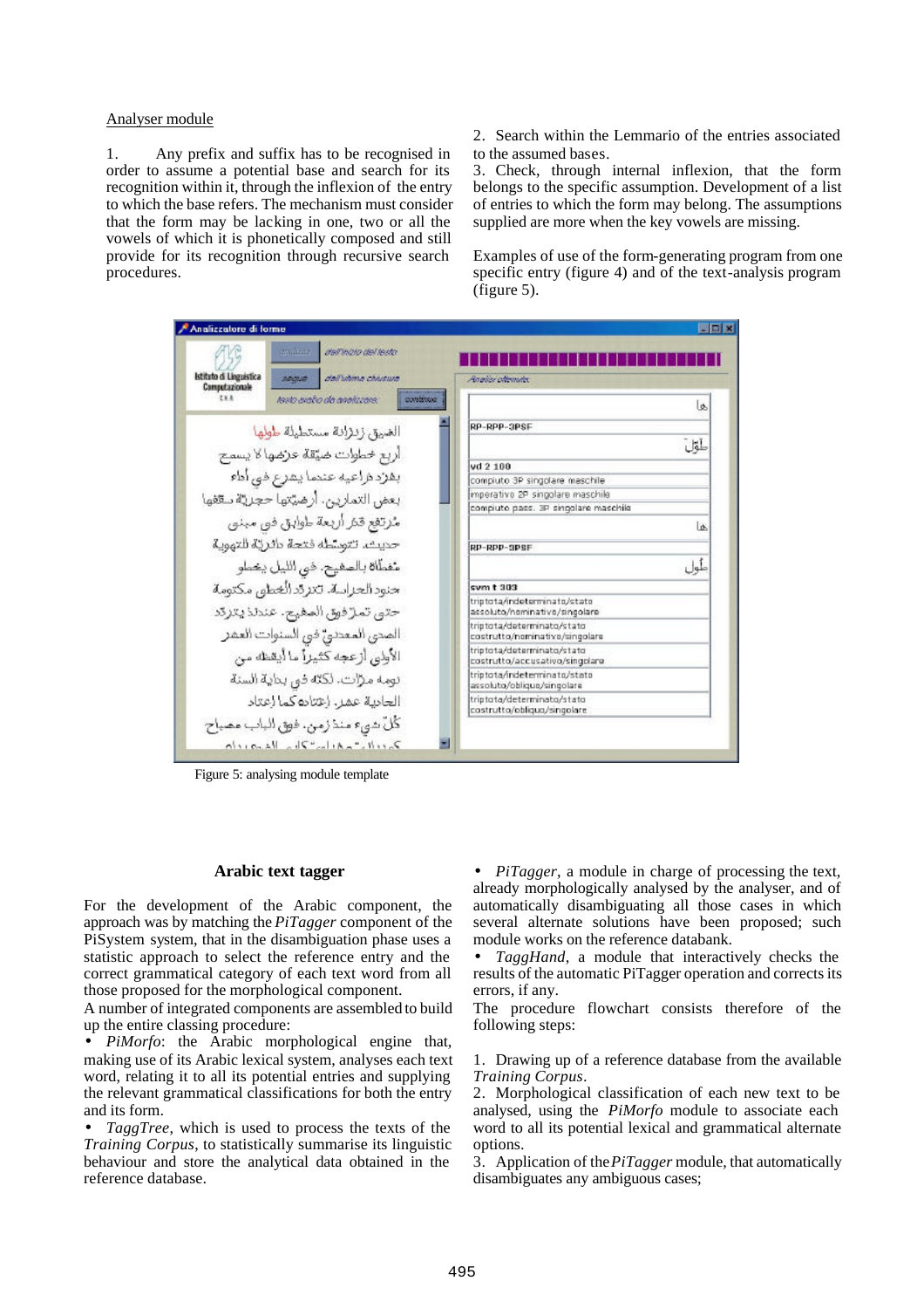|    |           |        |   | PiTagger - E.Picchi - Disambiguazione a vista |                                              | Modifica lemma e codici morfolog <b>E O X</b>  |
|----|-----------|--------|---|-----------------------------------------------|----------------------------------------------|------------------------------------------------|
|    | OK e Esci | Avanti |   | Locuzione                                     | Pre-Dizionario<br>$\mathcal{C}^{\circ}$      | Correzione forma ammessa<br>Forma              |
|    | الضيق     |        | g | صهل                                           | gq=dn-t-s;dv-t-s;do-t-                       | الضيق                                          |
|    |           | v      |   | خنوق                                          | svm=dn-t-s;dv-t-s;do-t                       | Lemma                                          |
| 33 | زيزانة    | v      |   | ردراتة                                        | snf=t-ma-;t-dnc-;t-iva-;                     | ضبعي                                           |
| 43 | مستطيلة   | v      |   | مستطيل                                        | svm gq=t-ina-;t-dnc-;t-                      | Cod. gramm. lemma gq                           |
| 01 |           |        |   |                                               |                                              | $dn-t-s$                                       |
| 63 | طولها     | ۷      | v | طول                                           | $vd = m-c3s - m - im2s$                      | dv-t-s<br>Cod. gramm. forma<br>dn-t-s<br>do-t- |
|    |           |        | S | طول                                           | svm=t-ina-;t-dnc-;t-dvd                      | $\mathcal{S}$ OK                               |
| 73 | ළා්       | v      | g | أزنقة                                         | gnc=t-ina-;t-dnc-;t-dvc                      | X Chiudi<br>Alternativa                        |
|    |           |        | v | Ö                                             | vtp=mf-ii1;mf-ic1;mf-ia                      |                                                |
| 83 | خطوات     | v      | s | خطبته                                         | svf=ma-ps;iv oa-                             | 73<br>286<br>12                                |
| 93 | خرقة      | u      | g | خنثق                                          | gq=t-ina-;t-dnc-;t-iva-;t-dvc-;t-ioa-;t-doc- | 73,<br>286                                     |
|    |           | v      |   |                                               |                                              | 286                                            |

Figure 6: "PiTagger" program template

The procedure flowchart consists therefore of the following steps:

4. Drawing up of a reference database from the available *Training Corpus*.

5. Morphological classification of each new text to be analysed, using the *PiMorfo* module to associate each word to all its potential lexical and grammatical alternate options.

6. Application of the *PiTagger* module, that automatically disambiguates any ambiguous cases;

7. Check of resulting data and correction, if required, through the *TaggHand* procedure, resulting in the generation of the final text, grammatically listed in a dictionary and tagged;

The listed text is available for all the new analysing and querying functions and it can also flow back to the *Training Corpus* to enrich the reference databank and thus make the entire procedure more efficient and productive.

#### **Aligner** *–* **Alignment of parallel texts**

 The next step involves the automatic alignment of Italian and Arabic parallel texts one being the translation of the other; and enables the system to query the texts in both languages, resulting in the alignment of the two texts.

 A procedure has been adopted that implements an aligning algorithm for parallel texts, that, as we mentioned before, make up databanks of parallel texts and represent textual sets composed of texts

in some source language L1 and of matching texts translated into a target language L2.

The method used is based on Gale & Church's algorithm implemented by the "Parallel-DBT". This statistic approach is exclusively based on the punctuation and paragraphing used in the texts, regardless of the semantic contents, morphology and syntax of the languages considered. The algorithm does not require, therefore, the use of lexical or morphological aids, dictionaries, grammar rules, inflexion tables, etc.

The purpose of the aligner is to identify matches between sentences in one language and sentences in their translation. The procedure is exclusively based on a statistic model, the main subject of which is the length of the two texts and relevant textual units. The approach proposed by Church e Gale is based on two fundamental principles:

1. Very long sentences in one language tend to be translated into equally long sentences in the other language, and short sentences in the former language tend to be kept short in the latter as well.

2. Some types of alignment are more frequent than others, for instance the occurrence of a 1:1 sentence match recurs a far higher number of times than a 2:2 match or other potential alignment cases.

This is why the algorithm divides up each text into sentences or pericopes (the so-called *soft regions*); then, it comparatively analyses the two texts, working in a sequential order and establishing matches between the *soft regions* of the two texts, using a probabilistic index which is essentially based on the length-based features of the relevant texts.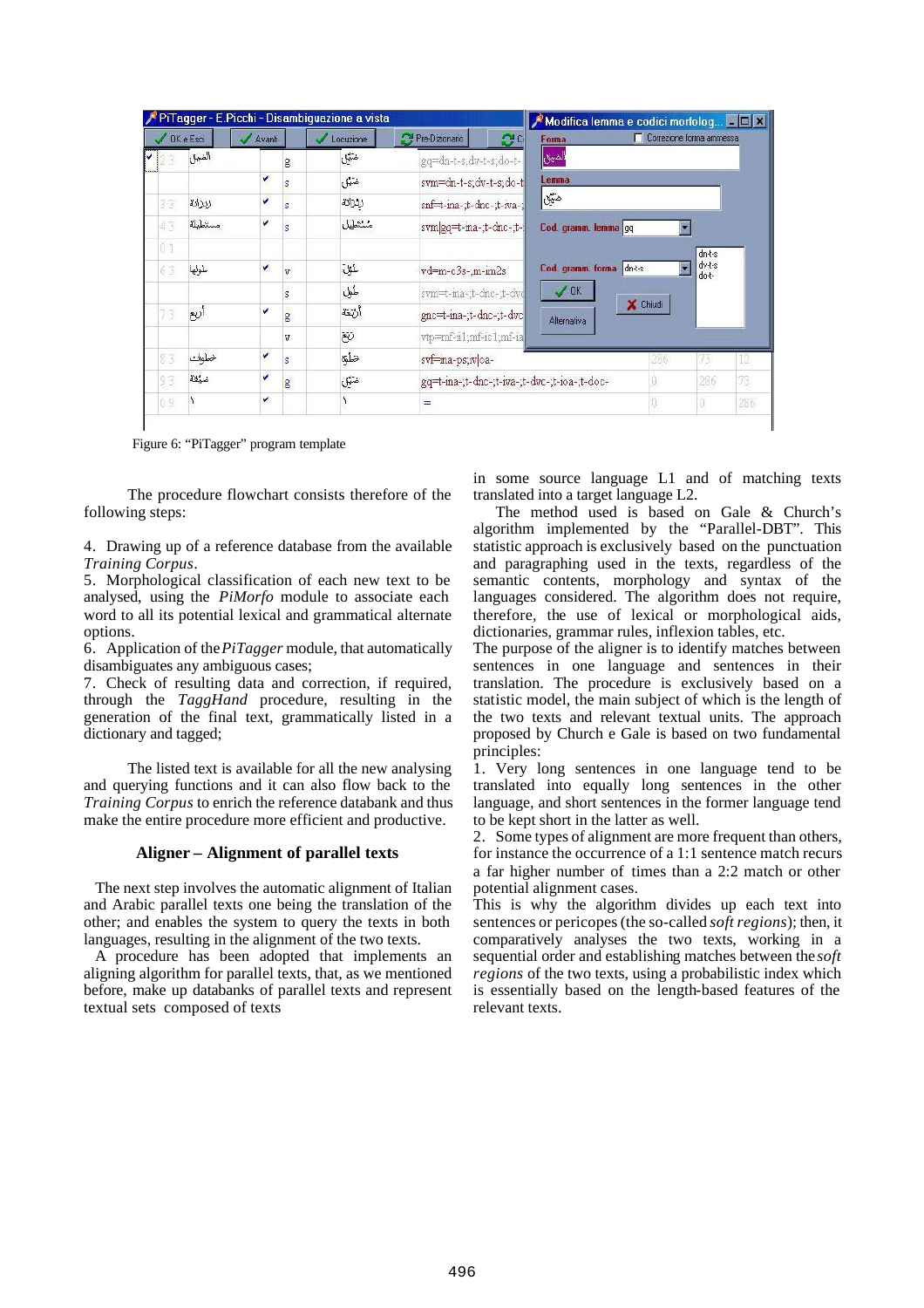

Figure 7: "Parallel-DBT" program template

A *post-editor* (figure 7) can be used to display, assess and change, if required, the results of the alignment obtained through the automatic procedure in order to obtain even better results.

The bilingual search system allows the user to work on each text using the specific context search function of the *DBT query system.* Bilingual files can thus be consulted to search contrastive parallel contexts for equivalent texts in both languages.

| Carca<br>2<br>2<br>Quando sono tornato a cera, di<br>pomerizzio. Il ho trovati! Hai paura.<br>Mansúr? Le cosa sono due: o aver paura.<br>oppure non averne. Ma tu diri a te stesso:<br>La faccenda non è così semplice. - I TLCM                                   | 0.362<br>ولمثا رحعت إلى البيت<br>জ<br>1.2222<br>بخدالعمتر وحدتهما!                                                                                                                             |
|--------------------------------------------------------------------------------------------------------------------------------------------------------------------------------------------------------------------------------------------------------------------|------------------------------------------------------------------------------------------------------------------------------------------------------------------------------------------------|
|                                                                                                                                                                                                                                                                    |                                                                                                                                                                                                |
| 03,4,65                                                                                                                                                                                                                                                            | هل تغاف يا منسور؟ الأمر<br>لا يتعنى حالتين: [ما<br>ان تغاف آولا تغاف، ولكن<br>تقول لنقسك: ليس الأمر<br>بسبطا هكذاء<br>- A TLCM 03,4 .31                                                        |
| 3<br>3<br>E' una cosa che non ho mai visto jonna, e<br>che non ha nome! L'aran onincă è la<br>suluzione! Nui e nustra madre tumavamo.<br>dopo il tramonto, da casa di mia zia paterna.<br>Lei ci fareva comere come un gregge<br>inseguite dal lupo I TLCM 03.4.71 | إنه هيءَ لم أن من قبل،<br>ونيس له أسمأ الغرى<br>إنن هو العل) كانت أمن<br>وتعن فالدون، بعد الغروب<br>من بيت ممتنى، تركض بنا<br>ميثل ضليع أدركه الذكبء<br>كانت تريدنا أن نجتاز<br>المفزج بسترعة. |

Figure 8: DBT Query System DBT for parallel texts

 The results of the alignment operation are filed in the textual *database,* so that this information can reused in the next processing operations, specially for the *query system*  that can be used for the contrastive consultation of bilingual corpora.

 The searched word does not have an associated *link* of its own that makes immediate reference to the word or matching part of the text, as a translation into the *target* text of the word searched within the *source* text. Using the

searching functions provided by the DBT system for the search of words and linguistic elements in general, all the features of the *transfer* mechanism (figure 8) can be observed in the evidence provided by the bilingual corpora. In particular, such tools can be used for bilingual lexical elements, for searching real, proven translations of technical terms and neologisms, for providing more accurate and substantiated information on the behaviour and proper meaning of the rendering from one language into another.